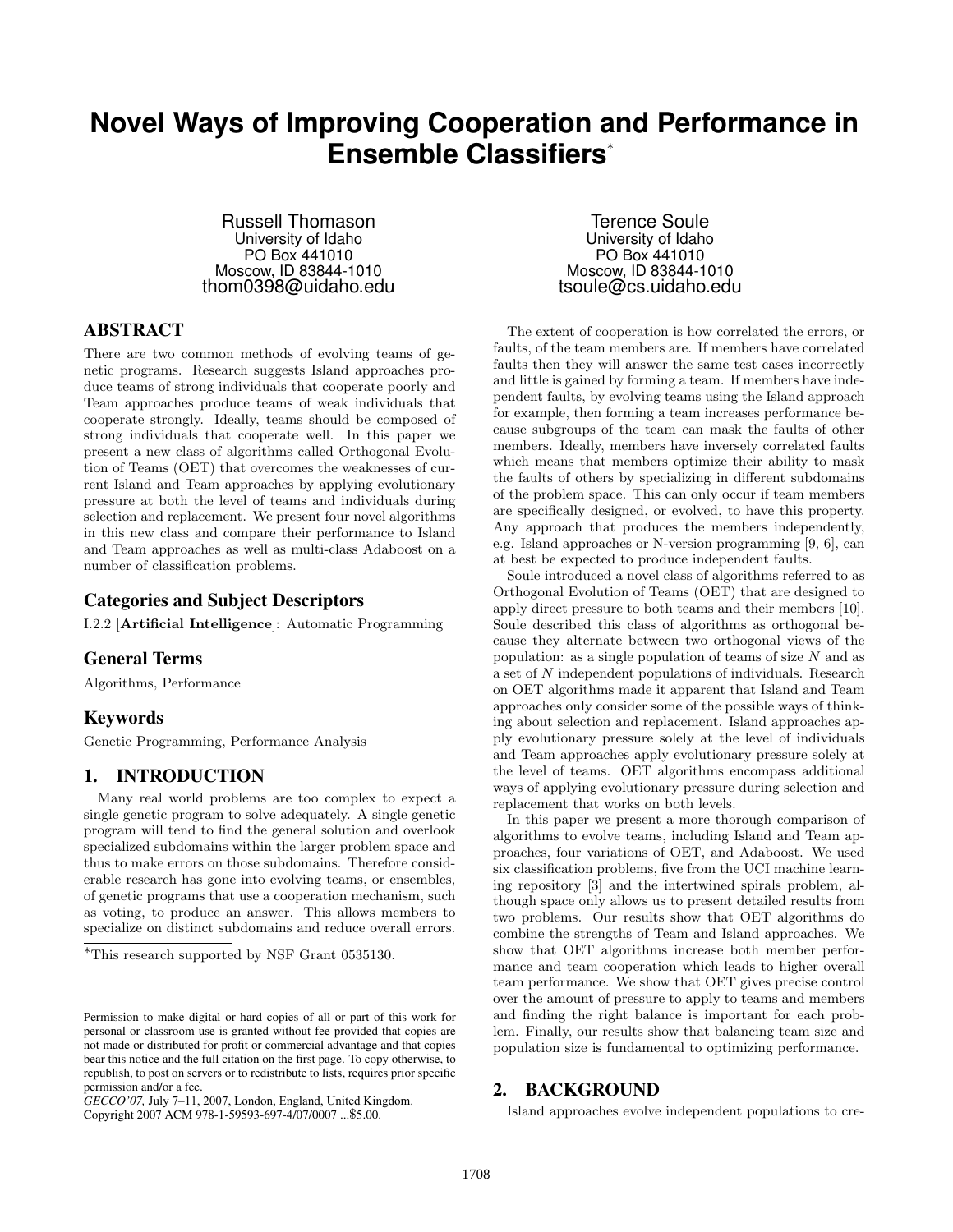ate members with independent faults. Traditionally, Island approaches are used when individuals can perform reasonably well alone, e.g. classification problems where a single classifier can perform well although a team of classifiers may perform better. N-Version Genetic Programming (NVGP) developed by Imamura et al. evolves  $N$  independent populations (islands) and when evolution halts one random individual is drawn from each population to create a team of N individuals [8]. Although NVGP produces some teams with independent errors for a range of problems, the majority of teams do not have independent faults. In general, it takes a large number of random draws to form a team with independent faults. This appears to invalidate the assumption often made for Island approaches that independent evolutionary runs will consistently generate solutions with independent errors.

In Team approaches a single population of teams evolves, where each team is a collection of  $N$  members. Typically, Team approaches are used when the problem requires a team, e.g. Serengeti world  $[11, 7]$  where  $N$  lions must work together to capture a gazelle or in the robocup competition. Studies of the Team approach strongly suggest that it avoids correlated errors; each member evolves to have few errors on a particular domain of the problem and the domain for each member is different [12, 2]. Thus, the whole team has very few unmasked errors. This is a reasonable result as all of the selective pressure is on the team so there is direct pressure to evolve members that mask each others' errors. Unfortunately, in Team based methods when the team members are tested as isolated solutions they perform significantly worse than evolved individuals, even though the team performs better than those same individuals [13, 2]. Thus, the Team approach produces highly fit teams consisting of relatively poor individuals; whereas the Island approach creates a reasonable team from highly fit individuals.

In [10] Soule introduced a new class of algorithms called Orthogonal Evolution of Teams (OET). OET is a class of cooperative, co-evolutionary algorithms that evolves ensemble members with distinct areas of specialization. Only one algorithm from this class was studied; it was compared to Island and Team approaches where the test problems were simple, yet illustrative. In that work performance was not compared to boosting techniques.

Using the expected failure rate model [1] it was shown that Team approaches create teams with very high levels of cooperation, where members have inversely correlated faults [10]. Unfortunately the members have relatively poor fitnesses [14] so the results were not better than other methods. In contrast it was confirmed that Island approaches tend to create teams with relatively fit members, but they do not cooperate as well [8]. It was also shown that Orthogonal Evolution of Teams (OET) overcomes these weaknesses [10]. The OET algorithm combined the advantages of both the Island and Team approaches, generating highly successful team members that cooperated well within their team, leading to robust solutions that cover an entire problem domain with few gaps or errors, if any.

One of the most successful attempts at developing ensemble based classifiers is the Adaboost algorithm, developed by Freund and Schapire [5, 4]. It builds an ensemble by training each member to focus on the test cases that have not been classified correctly yet. A weight is assigned to each training case and they are initially all equal. After the first classifier

in the ensemble is trained, the weights are re-adjusted so the cases missed have a higher weight for the next classifier. This process continues until the ensemble is complete.

Adaboost was shown to guarantee an increase in fitness with an increase in team size, assuming the training algorithm produced individual classifiers which could classify correctly at least 50% of the time [5]. For a two class problem, this means the training algorithm only has to do slightly better than random guessing. However, for a multi-class problem, this level of accuracy becomes more unrealistic as the number of classes increases. To address this problem, Zhu et al. developed multi-class Adaboost [15]. The algorithm is a modified version of the Adaboost which only requires classifiers to perform better than random guessing, no matter the number of classes.

However, one limitation of boosting techniques, including Adaboost, is that they require that the training process be divided into distinct cases that can be assigned specific weights and that members can be trained individually (as in the Island approach). Thus, boosting cannot be used to evolve teams for Serengeti world or robocup. These types of problems, where there are not distinct training cases and the problem is only solvable by a team, have been the traditional domain of the Team approaches described above.

# 3. ALGORITHMS

There are four combinations for doing selection and replacement when applying pressure at the level of teams and individuals. First there is team selection with team replacement (TT) which defines current Team approaches. Second there is individual selection with individual replacement (II) which defines current Island approaches. In addition, it is possible to mix them; individual selection with team replacement (IT) which we define as OET1, and team selection with individual replacement (TI) which we define as OET2, both of which are described in detail below.

In OET1 selection is done on individuals and replacement is done on teams. Offspring are created by making an empty team and adding highly fit individuals one at a time by treating the single population of  $N$ -sized teams as  $N$  independent populations of individuals and doing tournament selection within each population. Therefore, the first team member is chosen from the population that represents all of the first members from each team; the second team member is chosen from the population that represents all of the second members from each team and this continues until the new team is filled. Two teams are constructed in this way and they undergo crossover and mutation. The offspring are evaluated as teams and replacement is done by comparing team fitness, so poor teams are selected for replacement. A member must have high fitness to be selected for a parent team and a team in the population must have a high fitness to avoid being selected for replacement.

Conversely, in OET2 selection is done on teams and replacement is done on individuals. Two highly fit teams are selected to be parents by tournament selection and they undergo crossover and mutation to produce two new offspring teams. Replacement is done by comparing the fitness of individual team members in the offspring to the fitness of individual team members in the population. This is done by treating the population of  $N$ -sized teams as  $N$  independent populations of individuals where poor individuals are selected for replacement by individuals in the new offspring.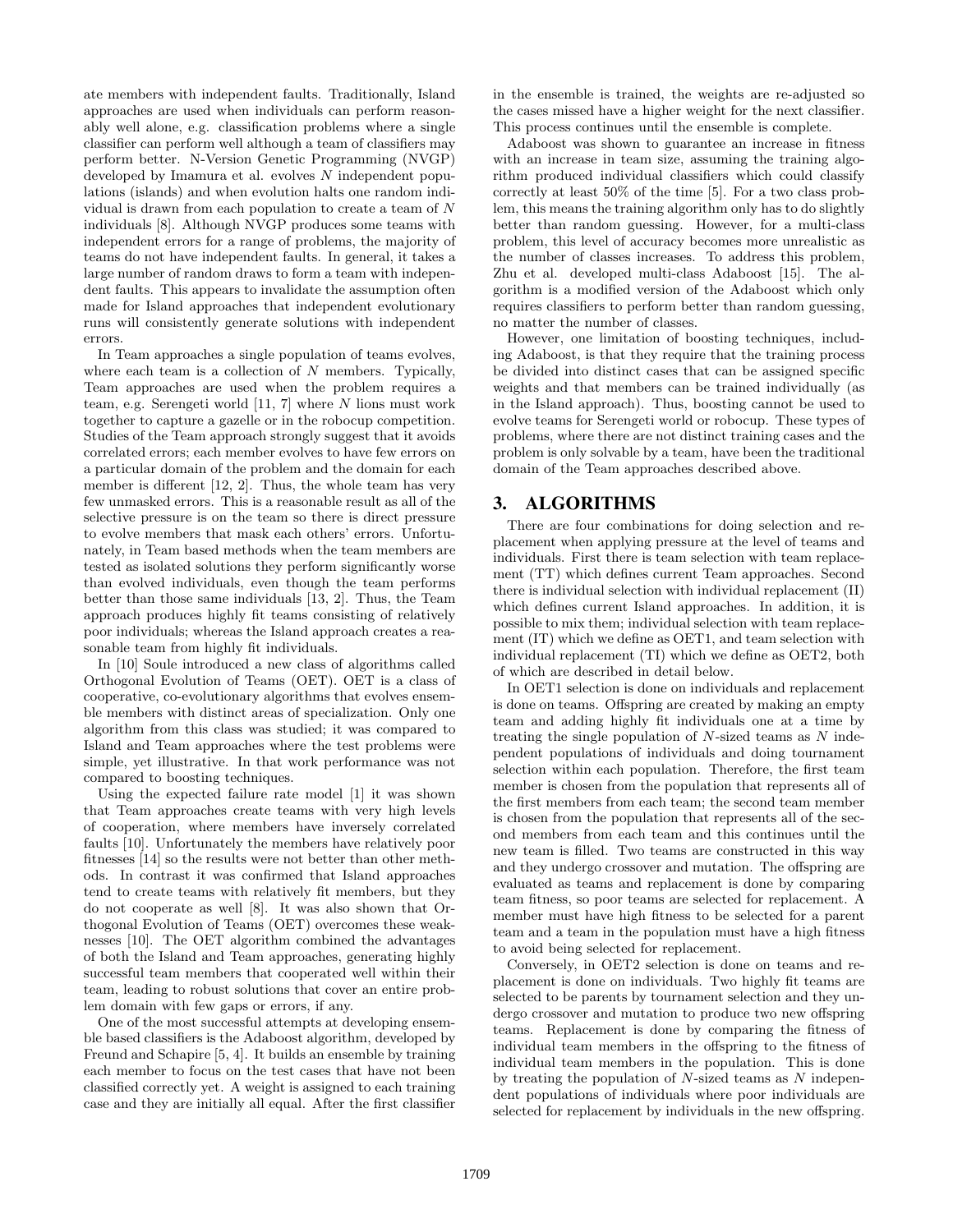A team must have high fitness to be selected as a parent, meaning its members are cooperating well, and a team member must have a high fitness to avoid being selected for replacement.

Both of these approaches (OET1 and OET2) create evolutionary pressure for team members to perform well and for their teams to perform well. However, these four basic algorithms do not have to be used in isolation during the entire evolutionary run. There are many possible combination algorithms that can be created by alternating the use of the four basic algorithms, for example, using one algorithm during even iterations and using another algorithm during odd iterations. We present two such examples, one that alternates between Island (II) and Team (TT) and a second that alternates between OET1 (IT) and Team (TT). In the former there is equal pressure on individuals and teams (II/TT) and in the later there is more pressure on teams (IT/TT). Algorithms created in this way can more precisely tune the amount of pressure that can be applied to improving individual performance versus improving team cooperation. We found that the optimal amount of pressure for teams and individuals is problem dependent so this freedom is important to optimizing performance.

# 4. METHODS

#### 4.1 Parameters

A simple steady state population model is used in our genetic program. The parameters are summarized in Table 1. We ran three sets of experiments with 90000, 180000, and 270000 evaluations each. An evaluation is defined as the evaluation of a single function tree, not an entire team. Thus, evaluating a team of  $N$  members uses  $N$  evaluations.

We tested team sizes of 2, 3, 4, and 5. For each set of parameters 30 trials were performed and each trial ran for 150 iterations. In order to keep the number of evaluations fixed, the population size had to vary. It is equal to the number of evaluations divided by the product of team size and iterations. All of the algorithms undergo crossover and mutation populationsize/2 times each iteration because two offspring are made each iteration.

## 4.2 Teams and Voting

A team is a collection of function trees. Each member in a team produces a vote by generating a single real valued output that is mapped to a particular classification. The vote that a member makes is weighted, where the weight of the vote is equal to the member's fitness (between 0 and 1). The final classification of the ensemble is the classification with the most weight.

A portion of the real number line is partitioned into equalsized 'buckets', one for each possible classification. If the value a member produces falls inside one of the buckets, that becomes its vote. If the value falls outside any of the buckets, its vote is treated as a classification of "I don't know" (IDK). Therefore, the fitness function of a member depends on the number of correct classifications, incorrect classifications, and IDK classifications. The member fitness function is:

$$
Fitness\text{mem} = \left(\frac{V_{\text{correct}}}{V_{\text{correct}} + V_{\text{wrong}} + V_{\text{idk}} * P_{\text{idk}}}\right) \tag{1}
$$

 $V_{\text{correct}}$  is the number of votes that are correct classifica-

tions. Vwrong is the number of votes that are incorrect classifications.  $V_{\text{idk}}$  is the number of IDK classifications, and  $P_{\text{idk}}$  is a real value in the interval [0, 1]. If this value is 0, then voting IDK is not penalized because the IDK term becomes 0. If the value is 1, then voting IDK is the same as voting incorrectly, and if it is anywhere in between, casting an IDK vote still reduces fitness, but not as much as voting incorrectly. A value less than 1 encourages members to not vote if their vote will hurt the team fitness. A value greater than 0 discourages members from picking a small number of test cases, voting perfectly on them and never trying to classify anything else (by voting IDK many times). However, the team always needs to make a final classification so in the rare case that all of the team members vote IDK, the majority class is returned as the team's classification. Otherwise, the classification the team makes is the classification that received the largest weighted sum of votes. The team fitness function is:

$$
Fitness_{\text{team}} = \left(\frac{C_{\text{correct}}}{C_{\text{correct}} + C_{\text{wrong}}}\right) \tag{2}
$$

 $C_{\text{correct}}$  is the number of classifications that are correct and Cwrong is the number of incorrect classifications.

In addition to recording team and member fitnesses using the fitness functions just described, we also recorded the percent of the classifications that each team member answered correctly. This data is what is used in the tables that compare the average member performance in all of the algorithms.

### 4.3 Experiments

We ran our experiments on a total of six classification problems, five from the UCI machine learning repository (the data sets are E.coli, Heart Disease, Yeast, Wine, and Iris) and also intertwined spirals. Due to space limitations we are only including data from E.coli and Heart Disease. We chose classification problems because they are easy to analyze and allow direct comparison to Island and boosting techniques. It also allows us to measure member performance in order to compare how this varies among the different algorithms.

#### *4.3.1 E.coli Data Set*

This classification problem uses the E.coli data set from the UCI machine learning repository [3]. The goal is to predict the cellular localization sites of proteins found in E.coli. There are 336 classification instances, each composed of 7 predictive attributes and a name. There are 8 different classifications which represent the localization sites of the proteins. Each class is represented unevenly, the largest group comprising 143 of the instances and the smallest two groups with 2 instances each.

#### *4.3.2 Heart Disease Data Set - Cleveland*

This classification problem uses the Cleveland Heart Disease data set found on the UCI machine learning repository [3]. The goal is to predict the presence of heart disease using 13 predictive attributes. There are five classes of heart disease and the scale ranges from 0, which represents no heart disease, to 4, which represents severe heart disease. Previous studies have only made a binary distinction for the presence of heart disease while we used all 5 classes to distinguish the performance of the algorithms.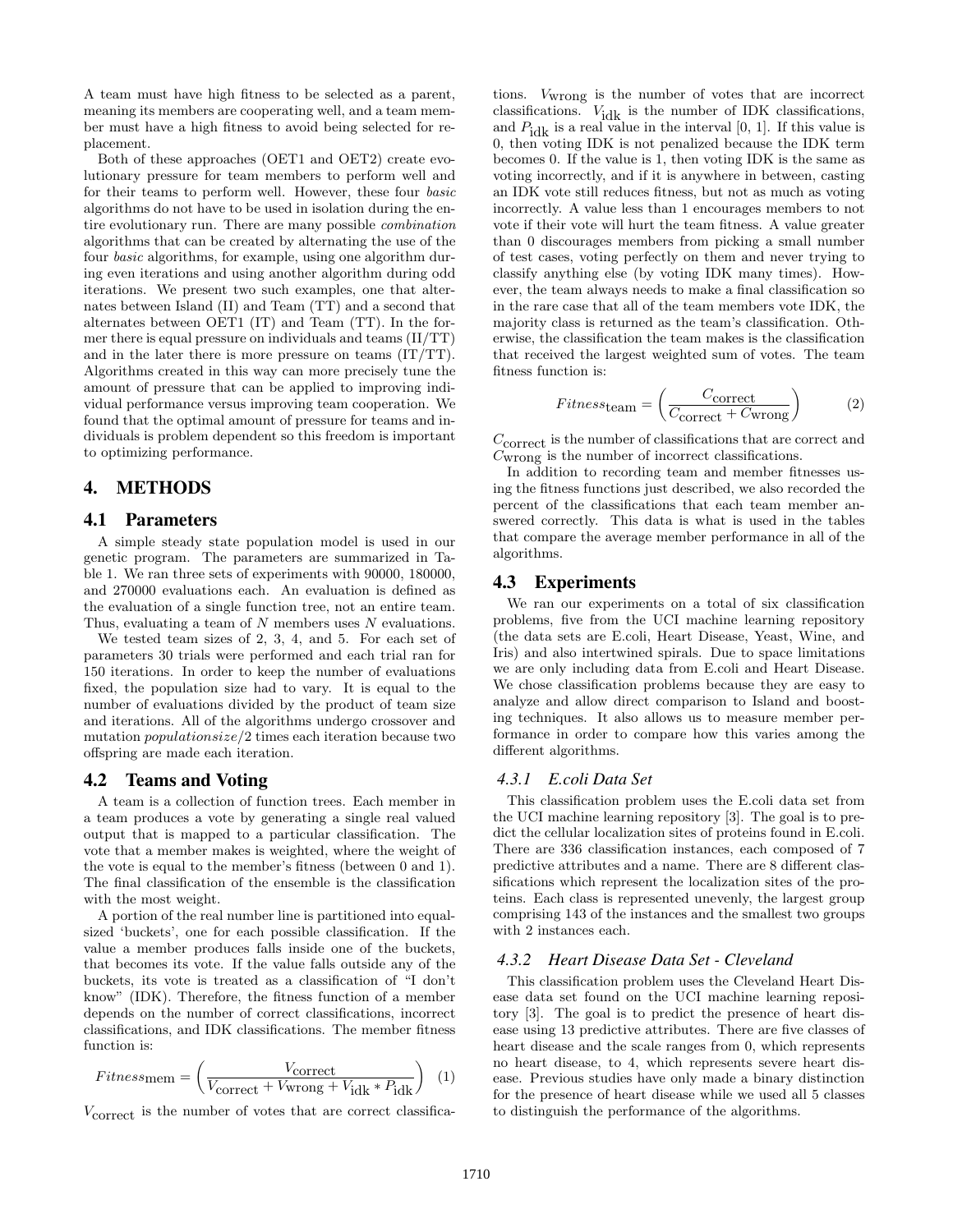| <b>Problems</b>           | Heart Disease<br>E.coli                                                                                    |                                                                  |  |  |  |
|---------------------------|------------------------------------------------------------------------------------------------------------|------------------------------------------------------------------|--|--|--|
| <b>Training Cases</b>     | $random 50\%$                                                                                              |                                                                  |  |  |  |
| <b>Testing Cases</b>      | $random 50\%$                                                                                              |                                                                  |  |  |  |
| <b>Member Fitness</b>     | $V_{\text{correct}}$ / ( $V_{\text{correct}}$ + $V_{\text{wrong}}$ + $V_{\text{idk}}$ * $P_{\text{idk}}$ ) |                                                                  |  |  |  |
| <b>Team Fitness</b>       |                                                                                                            | $C_{\text{correct}}$ / $(C_{\text{correct}} + C_{\text{wrong}})$ |  |  |  |
| <b>Function Set</b>       |                                                                                                            | $+, -, *, /, IFLTE$                                              |  |  |  |
| Terminal Set              | 7 attributes and CONST   13 attributes and CONST                                                           |                                                                  |  |  |  |
| Evaluations               | 90000, 180000, 270000                                                                                      |                                                                  |  |  |  |
| <b>Team Sizes</b>         | 2, 3, 4, 5                                                                                                 |                                                                  |  |  |  |
| <b>Iterations</b>         |                                                                                                            | 150                                                              |  |  |  |
| <b>Population Size</b>    |                                                                                                            | evaluations / (team size * iterations)                           |  |  |  |
| <b>Bucket Size</b>        |                                                                                                            | 2.0                                                              |  |  |  |
| <b>Mutation Amount</b>    |                                                                                                            | abs of random normal (mean $2.0$ and stdev $2.0$ )               |  |  |  |
| Selection                 | 3 member tournament                                                                                        |                                                                  |  |  |  |
| <b>Initial Population</b> | ramped half and half                                                                                       |                                                                  |  |  |  |
| Number of trials          |                                                                                                            | 30                                                               |  |  |  |

Table 1: Summary of the evolutionary algorithm parameters.

# 5. RESULTS

## 5.1 E.coli

Table 2 shows average team training fitness and Table 3 shows average team testing fitness. In general, Island performed slightly worse than Team and both were outperformed by all of the OET algorithms. OET1 and OET1/Team did particularly well. Although some performance differences are within the standard deviations, the trend across all parameter combinations is significant and shows that the OET algorithms have the best performance. In both tables the best performance for each algorithm is emphasized.

Unsurprisingly, the best results were achieved with the maximum number of evaluations. However, there appears to be a tradeoff between population size and team size. When looking at the results for the Island algorithm, ensembles of size 2 did the best with 90000 evaluations, ensembles of size 3 did the best with 180000 evaluations and ensembles of size 4 did the best with 270000 evaluations. This suggests that there is a critical population size necessary to achieve optimum results and once that level is reached additional evaluations can be used to make the team size larger. The OET algorithms also showed that larger ensembles perform better as long as the population size is large enough to support them. Team ensembles performed the best with ensembles of size 2 in all cases showing that it did better with the largest population size possible.

#### *5.1.1 Member Fitness versus Cooperation*

The most interesting results come from comparing average member training fitness in Table 4 and average member testing fitness in Table 5 across all the algorithms. As expected the individuals comprising Island ensembles had relatively high fitness while the individuals comprising Team ensembles had relatively low fitness. Since the overall ensemble performances were very similar, this confirms that individuals in Team ensembles must be cooperating significantly better than individuals in Island ensembles.

All of the OET algorithms had average member fitnesses that are better than those in Team ensembles. Since OET1, Island/Team and OET1/Team each had average member fitnesses that were lower than Island, but their teams outperformed Island, this shows that the OET algorithms lead to more cooperation than in the Island algorithm.

Interestingly, OET2 produced average member fitness better than those in Island ensembles. We were surprised by this last finding because in Island ensembles all of the evolutionary pressure is placed on individuals. This suggests that selection for replacement is more important than selection to be a parent because in OET2 the pressure on individuals comes during the replacement phase. Possibly this is because most offspring will be less fit than their parents are due to the destructive effects of crossover.

#### *5.1.2 Boosting Results*

The average team training and average team testing performance for Adaboost is shown in Table 6. Note that the team sizes are quite small for boosting (in order to make direct comparisons). For teams of size 4 and 5 the training fitness is clearly better than any of the other algorithms. However, the testing performance of Adaboost is equivalent to the OET algorithms. Not surprisingly Adaboost does better with the larger teams, but the OET algorithms do better with smaller teams. Thus if team size is a consideration OET may be preferable. Adaboost also shows a larger difference between training and testing fitness which suggests over fitting. This could be a problem with noisy data sets.

#### 5.2 Heart Disease

Table 7 shows average team training fitness and Table 8 shows average team testing fitness. This data set shows the same trends as the E.coli problem. The Island and Team algorithms perform very similarly while the OET algorithms outperform them both. In this case OET2 does particularly well.

Average individual training fitness can be seen in Table 9 and average individual testing fitness can be seen in Table 10. Again the results are similar to the previous problem. The Island algorithm produces relatively high fit individuals while the Team algorithm shows relatively poor individuals. All the OET algorithms produce member more fit than members in the Team algorithm and OET2 produces members more fit than those found in Island ensembles.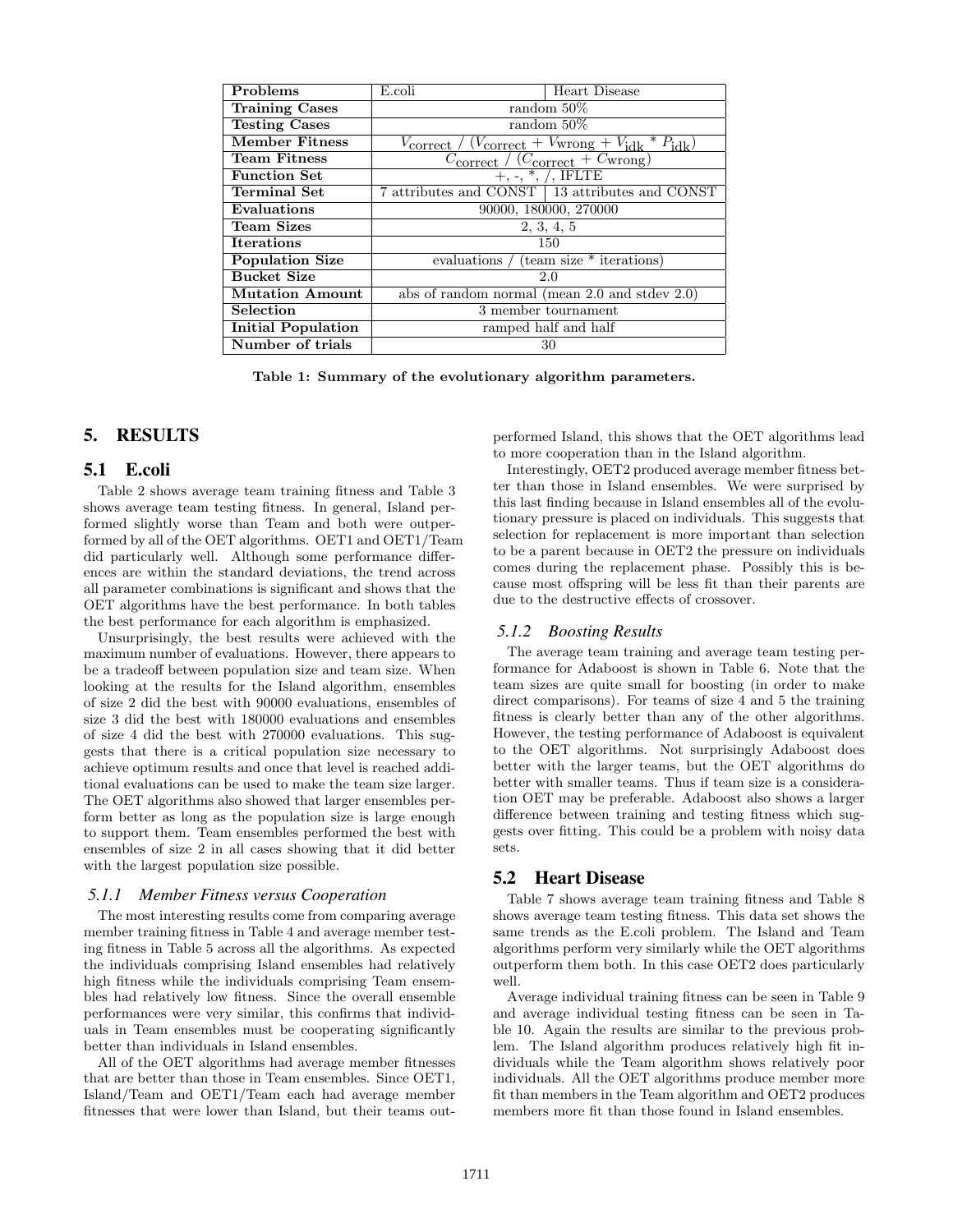## 5.3 Other Problems

Space limitations prevented us from showing data from the other problems (Yeast, Iris, Wine, and Intertwined Spirals). It should be noted that some classification problems such as Iris and Wine are simply too easy to show a large performance difference between the algorithms. However, on problems that are more difficult the general trends are similar to the E.coli and Heart disease problems.

## 6. CONCLUSION

This research has shown that current Island and Team approaches to evolving ensembles are lacking. Team algorithms do not directly apply pressure on team members to increase their fitness, which leads to relatively poor member performance. Island approaches do not directly apply pressure on team members to cooperate, leading to suboptimal team performance. OET algorithms apply direct evolutionary pressure to both members and teams leading to increased overall performance. OET algorithms produce ensembles with member fitness near that of Island approaches that cooperate at levels near Team approaches. We also provided several example algorithms from this class and a framework for creating additional algorithms by combining the four basic algorithms (Island, Team, OET1, OET2).

Our results show that the ideal balance between team and individual pressure depends on the problem since

OET1/Team performed the best on the E.coli problem and OET2 performed the best on the Heart Disease problem. Thus, one significant advantage of the OET algorithms is that it is possible to more closely control the desired fitness of individuals and the level of cooperation within ensembles. Clearly, applying pressure at both levels is advantageous, but if in a given problem cooperation is more important then it is possible to use algorithms that apply more team pressure, such as alternating between OET1 and Team. Conversely, if a problem favors individual performance, e.g. there are fewer distinct subdomains to identify, then it is possible to choose an algorithm that places more pressure on member performance.

Adaboost does not allow this same level of control. However, Adaboost did produce the best training results and was on par with OET on the testing results. The results also show that boosting techniques work better with bigger teams. The most significant drawback to boosting techniques (which was not fully explored here) is that they require the problem be separable into independent training cases. This applies to classification problems, but not, for example, controlling robot teams. The OET1 and OET2 algorithms can be applied to non-separable problems as long as a fitness can be given to team members, even if the team must be evaluated as a whole. Future work will involve comparing Team, OET1, and OET2 algorithms on team oriented problems.

It was also shown that, for a fixed number of evaluations, using larger ensembles is not always optimal, particularly if it causes the population size to become too small. This was clearly the case for the Island algorithm on the E.coli problem - with fewer total evaluations smaller teams and larger populations performed better than larger teams and smaller populations. Thus, in using any approach to evolve teams it is important to optimize the balance between population and team size.

## 7. REFERENCES

- [1] A. Avizienis and J. B. J. Kelly. Fault tolerance by design diversity: Concepts and experiments. In IEEE Computer, volume 17(8), pages 67–80, 1984.
- [2] M. Brameier and W. Banzhaf. Evolving teams of predictors with linear genetic programming. Genetic Programming and Evolvable Machines, 2(4):381–408, 2001.
- [3] C. B. D.J. Newman, S. Hettich and C. Merz. UCI repository of machine learning databases, 1998.
- [4] S. R. E. Freund, Yoav. Experiments with a new boosting algorithm. In Machine Learning: Proceedings of the Thirteenth International Conference, 1996.
- [5] S. R. E. Freund, Yoav. A short introduction to boosting. Journal of Japanese Society for Artificial Intelligence, 14:771–780, 1999.
- [6] L. Hatton. N-version vs. one good program. IEEE Software, 14(6):71–76, 1997.
- [7] S. S. D. S. Haynes, T. and R. Wainwright. Evolving a team. In Working Notes of the AAAI-95 Fall Symposium on Genetic Programming, 1995.
- [8] K. Imamura, R. B. Heckendorn, T. Soule, and J. A. Foster. Behavioral diversity and a probabilistically optimal gp ensemble. Genetic Programming and Evolvable Machines, 4:235–253, 2004.
- [9] J. C. Knight and N. B. Leveson. An experimental evaluation of the assumption of independence in multiversion programming, 1986.
- [10] P. Komireddy and T. Soule. Orthogonal Evolution of Teams: A Class of Algorithms for Evolving Teams with Inversely Correlated Errors. 2006.
- [11] S. Luke and L. Spector. Evolving teamwork and coordination with genetic programming. In In Genetic Programming 1996: Proceedings of the First Annual Conference.., pages 141–149. Cambridge: MIT Press, 1996.
- [12] T. Soule. Voting teams: A cooperative approach to non-typical problems. In W. Banzhaf, J. Daida, A. E. Eiben, M. H. Garzon, V. Honavar, M. Jakiela, and R. E. Smith, editors, Proceedings of the Genetic and Evolutionary Computation Conference, pages 916–922, Orlando, Florida, USA, 13-17 July 1999. Morgan Kaufmann.
- [13] T. Soule. Heterogeneity and specialization in evolving teams. In Proceedings of the Genetic and Evolutionary Computation Conference (GECCO-2000), pages 778–785, Las Vegas, Nevada, USA, 2000. Morgan Kaufmann.
- [14] T. Soule. Cooperative evolution on the intertwined spirals problem. In Genetic Programming: Proceedings of the 6th European Conference on Genetic Programming, EuroGP 2003, pages 434–442. Springer-Verlag, 2003.
- [15] R. S. H. T. Zhu, Ji. Multi-class adaboost. Technical Report 430, Department of Statistics, University of Michigan, 2005.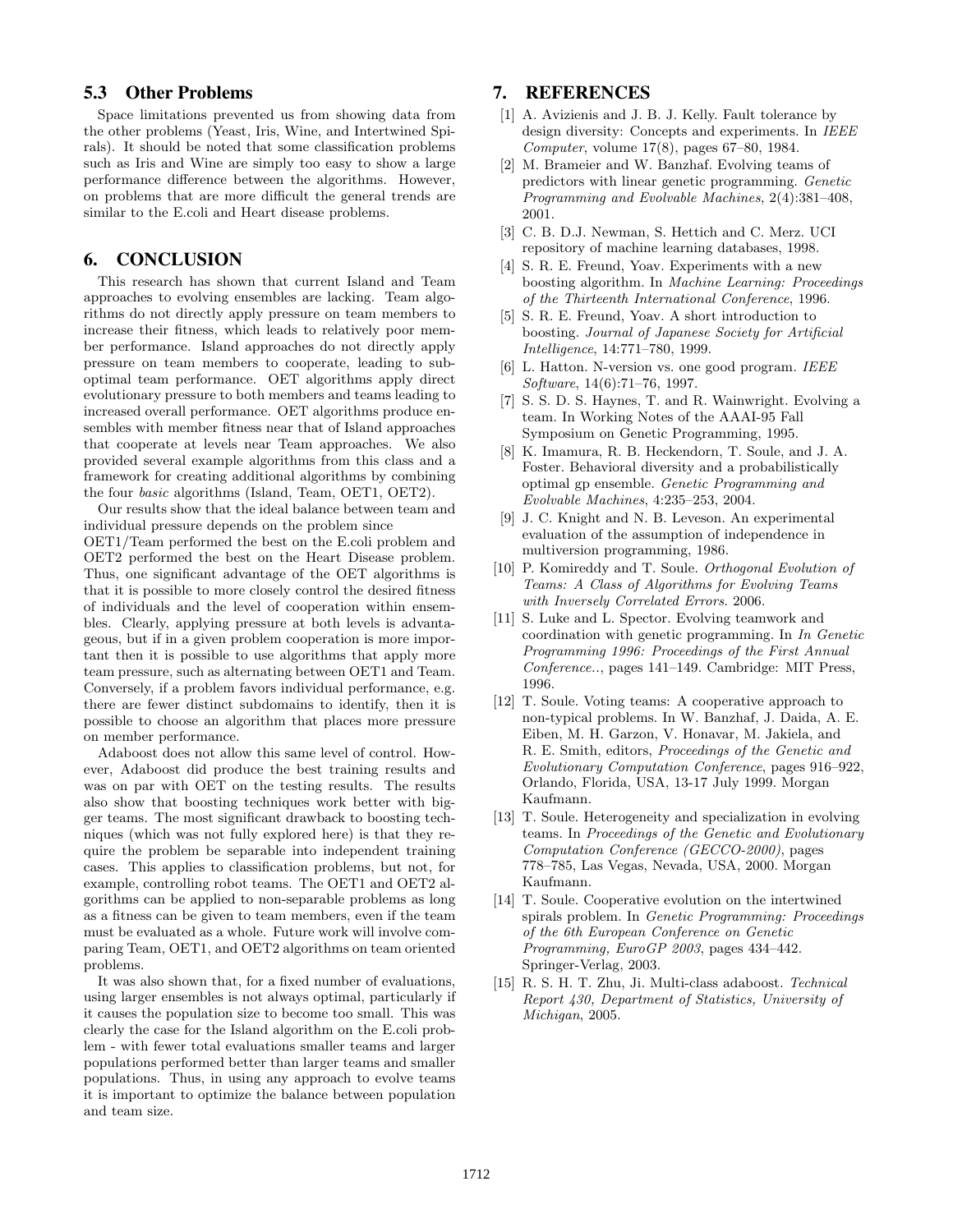| Evals  | Team                        | Pop         | Island       | Team         | OET1         | OET <sub>2</sub> | Island/      | OET1/        |
|--------|-----------------------------|-------------|--------------|--------------|--------------|------------------|--------------|--------------|
|        | <b>Size</b>                 | <b>Size</b> |              |              |              |                  | Team         | Team         |
| 90000  | 2                           | 300         | 0.724(0.079) | 0.771(0.063) | 0.784(0.076) | 0.778(0.064)     | 0.797(0.065) | 0.819(0.068) |
| 90000  | 3                           | 200         | 0.715(0.075) | 0.757(0.077) | 0.788(0.051) | 0.771(0.076)     | 0.785(0.066) | 0.788(0.081) |
| 90000  | 4                           | 150         | 0.708(0.063) | 0.728(0.066) | 0.765(0.065) | 0.768(0.065)     | 0.776(0.069) | 0.736(0.066) |
| 90000  | 5                           | 120         | 0.760(0.072) | 0.706(0.070) | 0.746(0.066) | 0.768(0.060)     | 0.773(0.070) | 0.734(0.070) |
| 180000 | $\mathcal{D}_{\mathcal{L}}$ | 600         | 0.720(0.081) | 0.813(0.067) | 0.829(0.058) | 0.800(0.065)     | 0.808(0.054) | 0.835(0.045) |
| 180000 | 3                           | 400         | 0.768(0.082) | 0.781(0.070) | 0.827(0.053) | 0.836(0.047)     | 0.810(0.060) | 0.840(0.058) |
| 180000 | 4                           | 300         | 0.777(0.075) | 0.782(0.074) | 0.815(0.049) | 0.827(0.073)     | 0.805(0.055) | 0.820(0.056) |
| 180000 | 5                           | 240         | 0.762(0.077) | 0.730(0.066) | 0.788(0.065) | 0.829(0.053)     | 0.812(0.049) | 0.783(0.081) |
| 270000 | $\mathcal{D}_{\mathcal{L}}$ | 900         | 0.745(0.093) | 0.826(0.063) | 0.842(0.048) | 0.843(0.048)     | 0.814(0.064) | 0.850(0.049) |
| 270000 | 3                           | 600         | 0.758(0.088) | 0.821(0.064) | 0.859(0.036) | 0.832(0.056)     | 0.813(0.070) | 0.858(0.062) |
| 270000 | 4                           | 450         | 0.807(0.068) | 0.805(0.070) | 0.846(0.041) | 0.848(0.048)     | 0.838(0.064) | 0.861(0.060) |
| 270000 | 5                           | 360         | 0.798(0.059) | 0.776(0.076) | 0.831(0.062) | 0.837(0.057)     | 0.819(0.066) | 0.829(0.072) |

Table 2: Average team training fitness on the E.coli problem (150 iterations).

| Evals  | Team           | Pop         | Island       | Team         | OET <sub>1</sub> | OET <sub>2</sub> | Island/      | OET1/        |
|--------|----------------|-------------|--------------|--------------|------------------|------------------|--------------|--------------|
|        | <b>Size</b>    | <b>Size</b> |              |              |                  |                  | Team         | Team         |
| 90000  | $\overline{2}$ | 300         | 0.639(0.060) | 0.694(0.077) | 0.701(0.061)     | 0.690(0.054)     | 0.697(0.063) | 0.721(0.064) |
| 90000  | 3              | 200         | 0.639(0.051) | 0.685(0.070) | 0.696(0.062)     | 0.697(0.062)     | 0.699(0.056) | 0.693(0.051) |
| 90000  | 4              | 150         | 0.646(0.037) | 0.669(0.070) | 0.696(0.055)     | 0.692(0.063)     | 0.697(0.051) | 0.681(0.056) |
| 90000  | 5              | 120         | 0.689(0.071) | 0.665(0.056) | 0.683(0.059)     | 0.684(0.059)     | 0.703(0.063) | 0.661(0.079) |
| 180000 | $\mathfrak{D}$ | 600         | 0.630(0.054) | 0.722(0.057) | 0.729(0.057)     | 0.690(0.060)     | 0.703(0.058) | 0.726(0.061) |
| 180000 | 3              | 400         | 0.672(0.061) | 0.680(0.075) | 0.724(0.059)     | 0.719(0.065)     | 0.704(0.064) | 0.707(0.076) |
| 180000 | 4              | 300         | 0.701(0.067) | 0.676(0.081) | 0.723(0.065)     | 0.723(0.068)     | 0.714(0.058) | 0.717(0.072) |
| 180000 | 5              | 240         | 0.682(0.069) | 0.676(0.065) | 0.715(0.068)     | 0.722(0.064)     | 0.718(0.054) | 0.706(0.066) |
| 270000 | $\mathfrak{D}$ | 900         | 0.648(0.059) | 0.713(0.073) | 0.734(0.050)     | 0.718(0.063)     | 0.712(0.051) | 0.730(0.064) |
| 270000 | 3              | 600         | 0.659(0.065) | 0.725(0.072) | 0.744(0.046)     | 0.726(0.061)     | 0.707(0.072) | 0.744(0.046) |
| 270000 | 4              | 450         | 0.704(0.051) | 0.722(0.066) | 0.744(0.056)     | 0.730(0.056)     | 0.724(0.057) | 0.733(0.066) |
| 270000 | 5              | 360         | 0.699(0.063) | 0.686(0.076) | 0.729(0.054)     | 0.735(0.056)     | 0.704(0.065) | 0.729(0.071) |

Table 3: Average team testing fitness on the E.coli problem (150 iterations).

| Evals  | <b>Team Size</b>            | Pop Size | Island | Team   | OET1   | OET <sub>2</sub> | Island/Team | OET1/Team |
|--------|-----------------------------|----------|--------|--------|--------|------------------|-------------|-----------|
| 90000  | $\overline{2}$              | 300      | 0.6598 | 0.4641 | 0.5555 | 0.6889           | 0.6650      | 0.5460    |
| 90000  | 3                           | 200      | 0.6359 | 0.3876 | 0.5531 | 0.6561           | 0.6090      | 0.5325    |
| 90000  | 4                           | 150      | 0.6213 | 0.2659 | 0.5229 | 0.6355           | 0.6078      | 0.4030    |
| 90000  | 5                           | 120      | 0.6415 | 0.2253 | 0.4716 | 0.6282           | 0.5781      | 0.3794    |
| 180000 | $\mathcal{D}_{\mathcal{L}}$ | 600      | 0.6616 | 0.5020 | 0.6258 | 0.7050           | 0.6778      | 0.6045    |
| 180000 | 3                           | 400      | 0.6645 | 0.3248 | 0.5828 | 0.6863           | 0.5959      | 0.5303    |
| 180000 | 4                           | 300      | 0.6546 | 0.2873 | 0.5483 | 0.6711           | 0.5980      | 0.5321    |
| 180000 | 5                           | 240      | 0.6421 | 0.2332 | 0.5305 | 0.6534           | 0.5947      | 0.4468    |
| 270000 | $\mathcal{D}_{\mathcal{L}}$ | 900      | 0.6857 | 0.4894 | 0.6490 | 0.7393           | 0.6813      | 0.6013    |
| 270000 | 3                           | 600      | 0.6590 | 0.3732 | 0.6297 | 0.6932           | 0.6424      | 0.5915    |
| 270000 | 4                           | 450      | 0.6659 | 0.3032 | 0.5853 | 0.6751           | 0.6260      | 0.5253    |
| 270000 | 5                           | 360      | 0.6530 | 0.2356 | 0.5368 | 0.6672           | 0.6233      | 0.4732    |

Table 4: Average member training fitness on the E.coli problem (150 iterations).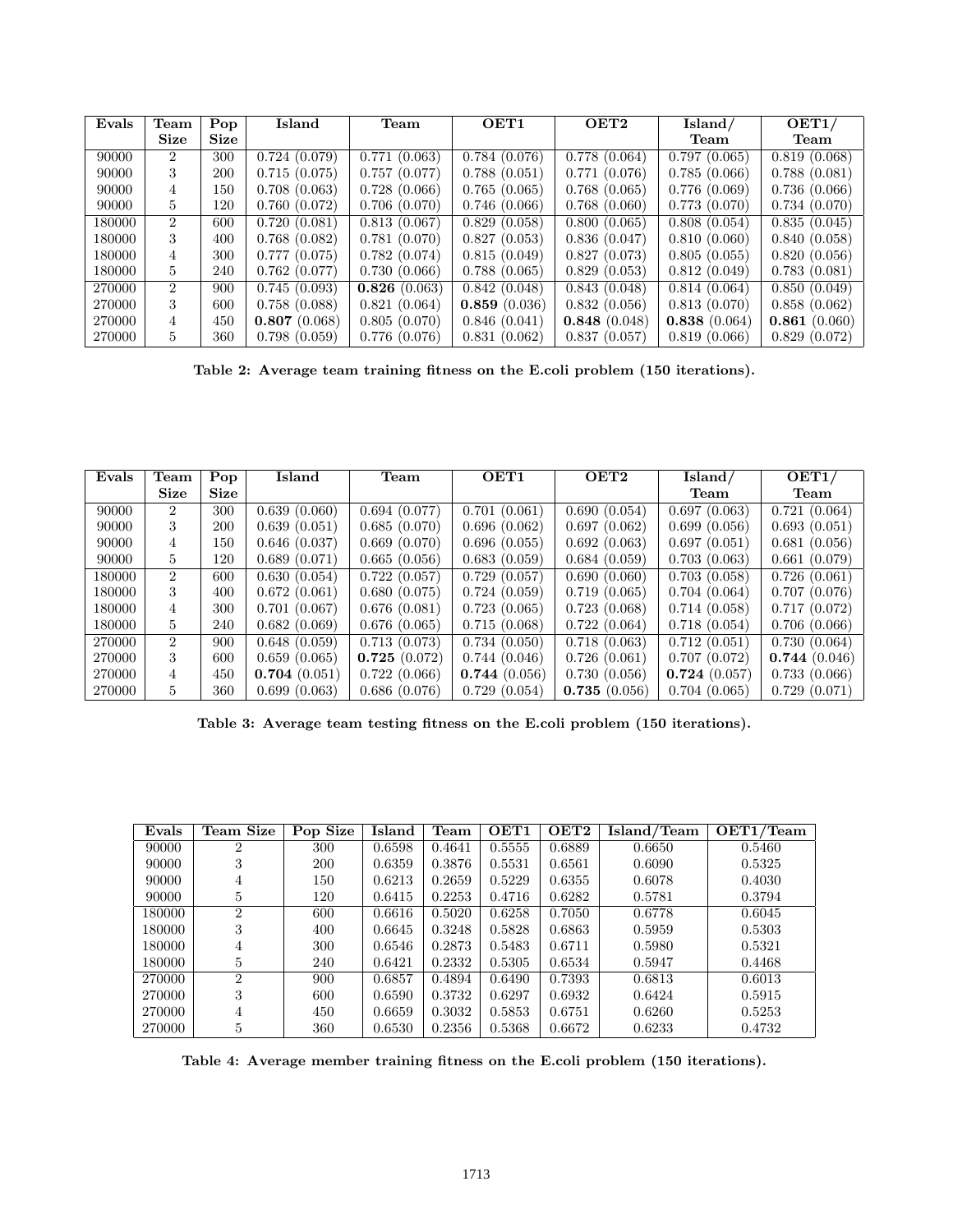| Evals  | Team Size                   | Pop Size   | Island | Team   | OET <sub>1</sub> | OET2   | Island/Team | OET1/Team |
|--------|-----------------------------|------------|--------|--------|------------------|--------|-------------|-----------|
| 90000  | $\overline{2}$              | 300        | 0.5815 | 0.4285 | 0.5129           | 0.6140 | 0.5967      | 0.5009    |
| 90000  | 3                           | <b>200</b> | 0.5646 | 0.3653 | 0.5091           | 0.5956 | 0.5551      | 0.5009    |
| 90000  | 4                           | 150        | 0.5614 | 0.2516 | 0.4897           | 0.5807 | 0.5516      | 0.3850    |
| 90000  | 5                           | 120        | 0.5754 | 0.2172 | 0.4530           | 0.5708 | 0.5313      | 0.3623    |
| 180000 | $\mathcal{D}_{\mathcal{L}}$ | 600        | 0.5803 | 0.4547 | 0.5610           | 0.6198 | 0.6015      | 0.5531    |
| 180000 | 3                           | 400        | 0.5791 | 0.3044 | 0.5382           | 0.6079 | 0.5384      | 0.4858    |
| 180000 | 4                           | 300        | 0.5814 | 0.2696 | 0.5115           | 0.5998 | 0.5388      | 0.4975    |
| 180000 | $\overline{5}$              | 240        | 0.5733 | 0.2262 | 0.4988           | 0.5846 | 0.5420      | 0.4176    |
| 270000 | $\mathfrak{D}$              | 900        | 0.5922 | 0.4406 | 0.5851           | 0.6421 | 0.6026      | 0.5369    |
| 270000 | 3                           | 600        | 0.5712 | 0.3452 | 0.5734           | 0.6160 | 0.5728      | 0.5506    |
| 270000 | 4                           | 450        | 0.5871 | 0.2839 | 0.5393           | 0.6012 | 0.5586      | 0.4859    |
| 270000 | 5                           | 360        | 0.5779 | 0.2213 | 0.5008           | 0.5942 | 0.5550      | 0.4424    |

Table 5: Average member testing fitness on the E.coli problem (150 iterations).

| Evals  | <b>Iterations</b> | Team Size                   | Pop Size | Avg Training | Avg Testing |
|--------|-------------------|-----------------------------|----------|--------------|-------------|
| 90000  | 150               | $\overline{2}$              | 300      | 0.7024       | 0.5902      |
| 90000  | 150               | 3                           | 200      | 0.8013       | 0.6708      |
| 90000  | 150               | 4                           | 150      | 0.8611       | 0.6949      |
| 90000  | 150               | 5                           | 120      | 0.8844       | 0.7259      |
| 180000 | 150               | $\mathcal{D}_{\mathcal{L}}$ | 600      | 0.7431       | 0.6276      |
| 180000 | 150               | 3                           | 400      | 0.8419       | 0.6996      |
| 180000 | 150               | 4                           | 300      | 0.8903       | 0.7108      |
| 180000 | 150               | 5                           | 240      | 0.9058       | 0.7393      |
| 270000 | 150               | $\mathcal{D}$               | 900      | 0.7229       | 0.5845      |
| 270000 | 150               | 3                           | 600      | 0.8725       | 0.6998      |
| 270000 | 150               | 4                           | 450      | 0.9010       | 0.7295      |
| 270000 | 150               | 5                           | 360      | 0.9228       | 0.7476      |

Table 6: Adaboost results on the E.coli problem (also averaged over 30 trials).

| Evals  | <b>Team</b>                 | $\bf{Pop}$  | Island       | Team         | OET <sub>1</sub> | OET <sub>2</sub> | Island/      | OET1/        |
|--------|-----------------------------|-------------|--------------|--------------|------------------|------------------|--------------|--------------|
|        | <b>Size</b>                 | <b>Size</b> |              |              |                  |                  | Team         | Team         |
| 90000  | $\mathcal{D}_{\mathcal{L}}$ | 300         | 0.656(0.044) | 0.700(0.030) | 0.722(0.033)     | 0.724(0.034)     | 0.718(0.032) | 0.725(0.035) |
| 90000  | 3                           | 200         | 0.670(0.039) | 0.696(0.022) | 0.728(0.025)     | 0.736(0.027)     | 0.707(0.029) | 0.728(0.033) |
| 90000  | 4                           | 150         | 0.690(0.040) | 0.707(0.026) | 0.719(0.030)     | 0.756(0.030)     | 0.727(0.029) | 0.729(0.030) |
| 90000  | 5                           | 120         | 0.693(0.040) | 0.698(0.027) | 0.723(0.031)     | 0.754(0.029)     | 0.717(0.023) | 0.724(0.026) |
| 180000 | $\mathcal{D}_{\mathcal{L}}$ | 600         | 0.667(0.038) | 0.726(0.031) | 0.738(0.033)     | 0.763(0.035)     | 0.725(0.043) | 0.741(0.036) |
| 180000 | 3                           | 400         | 0.687(0.035) | 0.724(0.038) | 0.744(0.027)     | 0.771(0.033)     | 0.744(0.028) | 0.746(0.030) |
| 180000 | 4                           | 300         | 0.704(0.046) | 0.723(0.030) | 0.748(0.030)     | 0.770(0.034)     | 0.753(0.022) | 0.750(0.030) |
| 180000 | $\overline{5}$              | 240         | 0.729(0.037) | 0.717(0.026) | 0.741(0.030)     | 0.785(0.026)     | 0.748(0.024) | 0.742(0.024) |
| 270000 | $\mathcal{D}_{\mathcal{L}}$ | 900         | 0.666(0.039) | 0.733(0.036) | 0.751(0.028)     | 0.770(0.039)     | 0.749(0.028) | 0.755(0.030) |
| 270000 | 3                           | 600         | 0.714(0.041) | 0.730(0.037) | 0.751(0.033)     | 0.789(0.027)     | 0.754(0.031) | 0.756(0.034) |
| 270000 | 4                           | 450         | 0.734(0.036) | 0.734(0.029) | 0.751(0.028)     | 0.782(0.027)     | 0.765(0.029) | 0.765(0.035) |
| 270000 | 5                           | 360         | 0.738(0.034) | 0.731(0.027) | 0.760(0.033)     | 0.796(0.033)     | 0.767(0.026) | 0.764(0.026) |

Table 7: Average team training fitness on the Heart Disease problem (150 iterations).